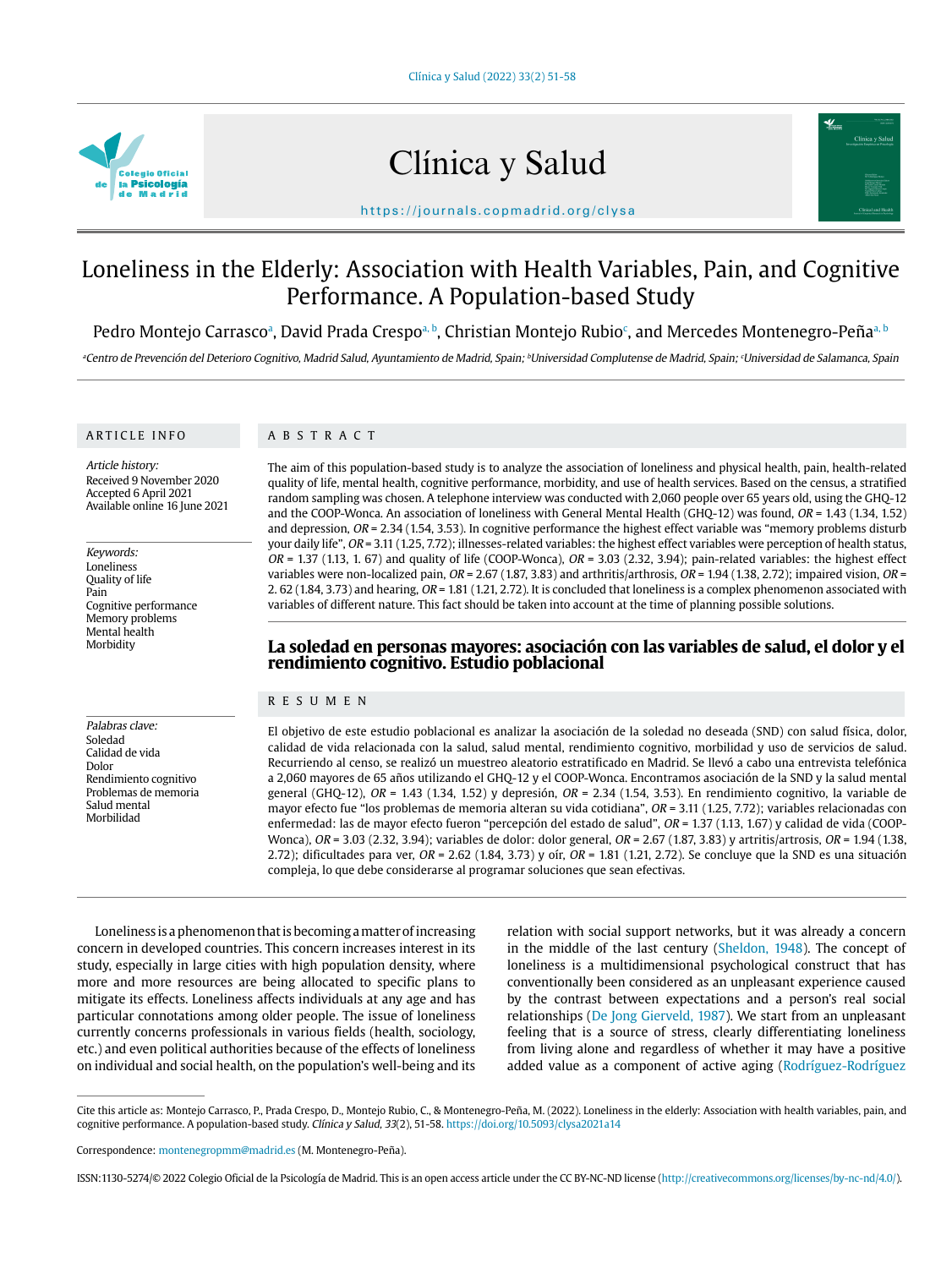et al., 2017). Certainly, there is no single loneliness but many kinds, and one of them corresponds to loneliness by choice or by a new life situation, but managing its advantages and valuing the independence it produces, which is considered as a strength for the elderly. In fact, the Active Aging Index (promoted by the UNECE - United Nations Economic Commission for Europe), which is calculated from a series of components, considers living independently as a positive factor, either alone or with a partner (UNECE, 2019). Therefore, a distinction has been made between loneliness and feeling of isolation, highlighting the circumstances of living alone and an extreme social isolation (Smith & Victor, 2019). Loneliness can also be found at other levels: latent solitude, common in those people who do not have satisfactory social and affective relationships and who behave similarly as people who feel alone, but do not manifest the feeling of solitude; there is also a desired solitude, an indifferent solitude, and an unwanted solitude. The latter is the one we are going to refer to hereafter on, and it is the one that has drawn most studies' attention. We will use terminology such as loneliness and unwanted solitude indistinctly.

Loneliness has been associated with a large number of organic and psychological disorders. It is mainly associated with pathologies related to hypothalamic-pituitary-adrenal axis, hyperstimulation, cardiovascular risk, high blood pressure, high cholesterol, sleep disorders, migraine, immune function, effects on transcription of some genes, etc. (Christiansen et al., 2016; Hawkley & Cacioppo, 2010). Not only is it associated with increased morbidity, it has also been associated with increased risk of mortality (Holt-Lunstad et al., 2015). Cognitive aspects have also been widely studied and are considered a risk factor for cognitive impairment and dementia (Boss et al., 2015). Regarding mental health, it has been associated with depression, anxiety, low self-esteem, emotional instability, negative thoughts about oneself, etc.; it has also been associated with certain personality traits, such as shyness, reduced sociability, or avoidance behaviors (Ausín et al., 2017; Cacioppo et al., 2010; Martín-María et al., 2020). Also, the neurobiological basis of isolation has been studied to contribute to its global understanding (Bzdok & Dunbar, 2020).

Drawing on the literature review, we conclude that loneliness is a multidimensional construct associated with multiple variables. These variables are objective (physical health, sociodemographic variables such as living alone, etc.) and subjective (that is, subjectively assessed, such as mental health, especially depression and anxiety, perception of health and quality of life, etc.), hence the importance of assessing all these variables to study their association with loneliness among the elderly.

One problem that arises concerns is how to assess and measure loneliness. It can be done with scales or structured questionnaires or with some questions. There are several scales, among them Jong Gierveld Scale (De Jong Gierveld & Van Tilburg, 2006) and ESTE Scales of social loneliness (Rubio & Aleixandre, 1999). In populationbased studies, the basic assessment is made with one or more direct questions that usually include "Do you live alone?" and "Are you feeling or have you felt alone?". The correspondence between these types of questions and the validated scales has been the subject of studies with mixed results (Victor, Grenade et al., 2005).

In Spain, several important studies or surveys on loneliness have been carried out, some of them population-based, among them Ausín et al., (2017), Losada et al., (2012), and Martín-María et al., (2020). The present study is included in these epidemiological cross-sectional studies with a representative sample of the population.

The aim of this study is to describe the situation of loneliness in the elderly through a transversal population study and to analyze the relationships with different variables of mental health, diseases, pain, and health perception.

Based on previous studies, we start from the hypothesis that the feeling of loneliness is a multidimensional construct associated with objective and subjective variables. In the first place, we propose that variables related to mental health and quality of life are associated with the feeling of loneliness in the elderly. Secondly, we expect to find an association between loneliness and physical health variables, although, given the subjective component of loneliness, these will have less weight in explaining the feeling of loneliness.

#### **Method**

# **Sample**

The present research is a transversal, descriptive, epidemiological study with an analytical approach. The sample was taken from the Health Study of the City of Madrid, 2017. Based on the census, a stratified random sampling was made according to the districts of the city with a probability sampling by age and sex. Total N of the study was 9,676, of which 8,845 were full interviews and 831 were unfinished interviews. They were conducted to people from 15 to 98 years old. In the present study of loneliness, data were taken from respondents over 65 years of age. The sample includes 2,060 people aged between 65 and 98 years old.

# **Procedure and Instruments**

The survey was carried out on the telephone. A structured questionnaire with closed-ended questions was used. Most of the questions required yes/no responses; when they were open questions, questions with yes/no answers were asked until all the possible answer options were included. The survey and its protocols were approved by the Carlos III Health Institute Ethics Committee (No. CEI PI 51-2017-v2). At the beginning of the interview, participants received information regarding the origin of the interview, the objectives and other aspects related to the study and they were informed that the data was confidential and anonymized, making their identification impossible; they voluntarily participated when they consented. Interviewers were personnel trained for this task by professionals.

In the field of health, direct questions were asked about illnesses suffered, consumption of various types of drugs, and health-related issues such as disability, sleep, attendance at health services, pain, alcohol consumption, etc. The 12-item Goldberg General Health Questionnaire was also applied. There are versions of 60, 30, 28, 20, and 12 items, and it is a recommended instrument to be used in health surveys (McDoweel, 2006). This questionnaire has been used in Primary Care and in epidemiological studies with the general population as a screening test of non-psychotic mental health pathology (symptoms of depression, stress, suicidal ideation, coping, etc). It can be administered using a Likert scale (with 4 options, range 0-48) and a score of two categories (0-0-1- 1) (range 0-12); its use as a scalar variable presents a cut-off point (3/4) indicating probable case/no case (Bones-Rocha et al., 2010); the 12-item version presents, when used as a screening for mental pathology, a sensitivity of 83.4% and a specificity of 76.3% (Goldberg et al., 1997). In the Spanish population (Rocha et al., 2011) the internal consistency of the instrument has a Cronbach's alpha of .90; in the factor analysis (KMO = .93) the variance explained by a single factor is 73%, so it can be used as a one-dimensional scale, and 89% in the three-factor model; several authors have shown the multidimensionality of the GHQ. In this sample, Cronbach's alpha is .792; Hotelling's T square,  $F = 475.53$ ,  $p < .001$ ; Spearman-Brown coefficient is .813; Gutman's coefficient .810.

To measure Health Related Quality of Life (HRQOL) the COOP-Wonca was used (Wonca Classification Committee, 1990). The COOP-Wonca is a 5-point response scale, with 1 representing the best and 5 representing the worst level of functioning (range 9-45). It is used face to face as a regular questionnaire with verbal stimuli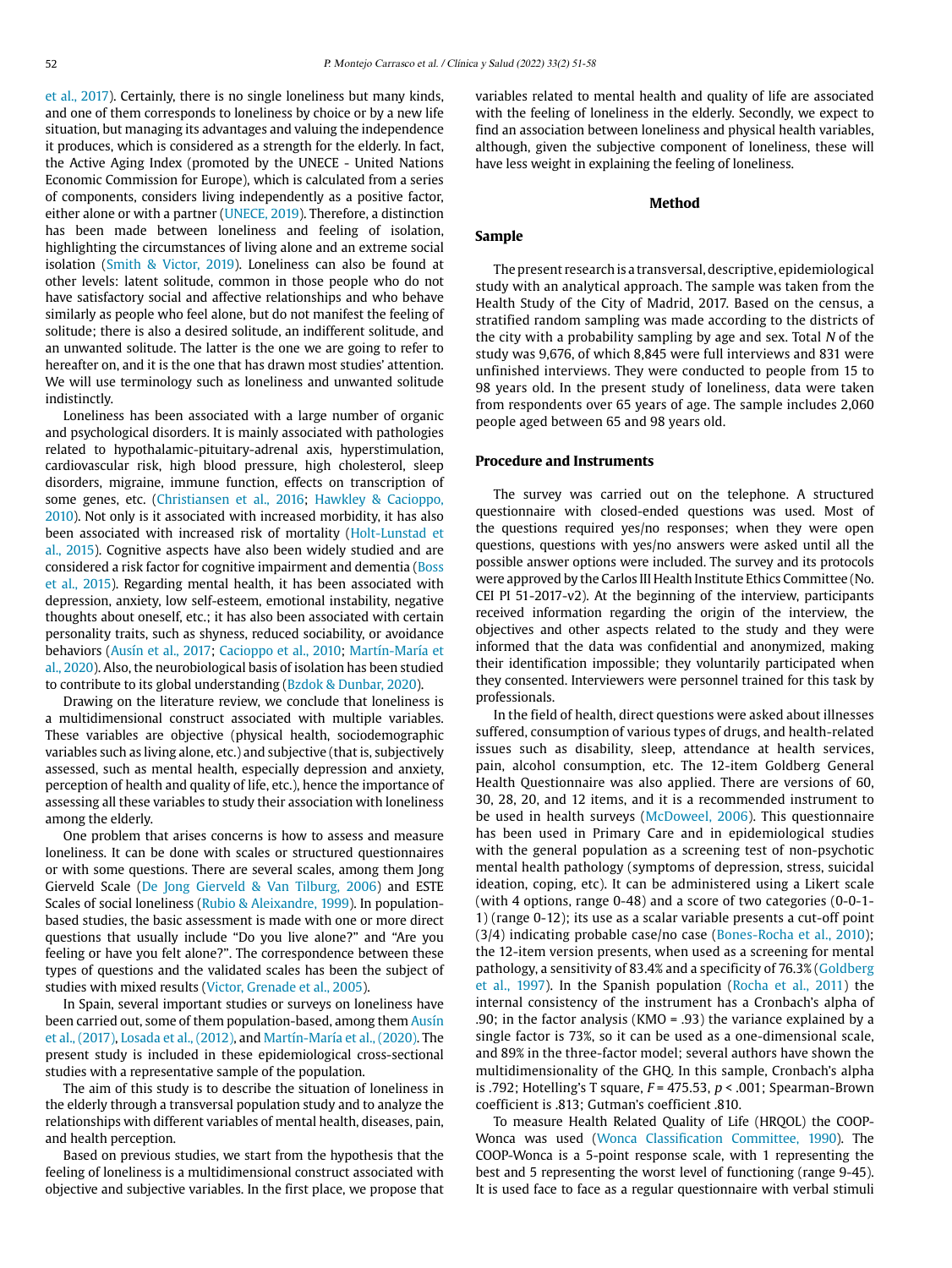or through charts that exemplify the various items, and it can also be self-administered. It includes questions about fitness, feelings, daily and social activities, health and changes in health, pain, etc. It is used in population studies, but also in primary care; we used the 9-item version and the adaptation of Lizán and Reig (1999). These authors find that Cronbach's alpha coefficient is .82; Gutman's coefficient is .82, and the corrected Spearman-Brown coefficient is .82; test-retest reliability at two weeks varied between .52 and .72 for the 9 questions; in subjects who did not experience changes this reliability was between .66 and .81; in factor analysis they only found one factor. A psychometric study of administration was carried out on the telephone (Pedrero-Pérez & Díaz-Olalla, 2016); the internal consistency was .93 and factor analysis found a single factor that explained 78.8% of variance. Since the survey was conducted by telephone, it was not possible to use the charts, so the contents of each item were converted into verbal stimuli in the same way as responses. In this sample, Cronbach's alpha is .750, and Hotelling's T squared,  $F = 1935.86$ ,  $p < .001$ . Spearman-Brown coefficient is .738 and Gutman's coefficient is .736.

To evaluate the presence of diseases, including depression and anxiety, questions such as "Has your doctor told you that you have the disease?" were asked, this mode of survey being frequent in population-based studies (Comijs et al., 2002). Objective cognitive performance was studied with five questions about time orientation (TO): day of the week, day of the month, current month, current season, and current year. In this sample, Cronbach's alpha is .978, and Hotelling's T square,  $F = 31.399 (p < .001)$ , intraclass correlation = .899 (IC = .890, .908); Spearman-Brown coefficient is .966; Gutman's coefficient is .941. In factor analysis (KMO = .885) the variance explained by a single factor is 92.09%, hence it can be used as a onedimensional scale.

These questions were taken from Mini Mental State Examination (Folstein et al., 1975) and a variable was constructed with them, i.e, the number of failures from each of the subjects, and it also assesses the objective memory performance (Sweet et al., 1999). Memory complaints answer the question "¿Do you have memory problems?". Subjective cognitive decline (SCD) was assessed with 7 questions of a scale constructed for the purpose of the survey, taking into account the SCD criteria (Jessen et al., 2014); however, in the current article these questions were used independently of each other, and the scale was not employed.

Regarding loneliness, several specific questions were asked: "Do you live alone?", with answers Yes/No; "Have you felt lonely in the last year?", with answers always, almost always, quite a few times, rarely, never or almost never; and "How many people do you live with?".

#### **Data Analysis**

The statistical analysis was performed with the SPSS program (IBM SPSS Statistics for Windows, v. 20.0. Armonk, NY, IBM Corp.). The dependent variable was "feeling lonely" or loneliness. Throughout most of the analysis, the feeling of loneliness variable was categorized in a dichotomous way Yes/No (Yes: always, almost always, and quite a few times; No: rarely, never, and almost never). Categorical variables were coded so that the highest number always indicated the greatest burden or pathology. Thirty-six variables were studied, in addition to the epidemiological ones, in relation to solitude; all of them were grouped a priori in 5 blocks (see Table 2), to analyze which of the variables in each group had a higher predictive value. To study the association between the dependent variable and the independent variables, according to whether they are categorical or scalar, we used ANOVA, with  $\eta^2$  effect size, contingency tables with Cramer's V statistic for the effect size (when both variables were categorical), and Pearson's correlation coefficient  $(r)$ . For the predictor study,

explained variance. The effect sizes were interpreted according to the following criteria: Cramer's V, .10 = small effect, .30 = medium effect, .50 = large effect, ANOVA,  $\eta^2$ , = .01 = small effect, .06 = medium effect, .14 = large effect, multiple regression,  $R^2$ , .02 small effect, .13 = medium effect, and .26 = large effect (Cohen, 1988).

Most of the questions were administered to the entire sample, although some variables included non-responding participants and were considered "missing" data. The question "do you have memory problems?" was asked to 49.5% of the sample and, of these participants, those who answered "yes" were administered the rest of the cognitive complaint's questions.

#### **Results**

#### **General Data**

In Table 1 we can see the main epidemiological data of the sample. The age range is 65-98 years, mean age =  $73.26$  ( $DT = 6.19$ ). We can see that 9.24% of the entire older population feels lonely; 27.5% of them live alone, of whom 19.7% report feeling lonely, and 5.3% report feeling lonely despite living with others. There is an association between feeling lonely and living alone ( $\chi^2$  = 100.99, p < .001, Cramer's V = .22).

| <b>Table 1.</b> Socio-demographic Characteristics, Percentage of the Total Sample |  |
|-----------------------------------------------------------------------------------|--|
|-----------------------------------------------------------------------------------|--|

| Variable                          | $\boldsymbol{N}$ | %    |
|-----------------------------------|------------------|------|
| Gender                            |                  |      |
| Male                              | 795              | 38.6 |
| Female                            | 1265             | 61.4 |
| Age groups                        |                  |      |
| 65-69                             | 703              | 34.1 |
| $70 - 74$                         | 528              | 25.6 |
| 75-79                             | 565              | 27.4 |
| 80-84                             | 153              | 7.4  |
| 85 and over                       | 111              | 5.5  |
| Ocupational social class          |                  |      |
| Manager/university                | 726              | 35.2 |
| Skilled worker                    | 752              | 36.5 |
| Semi/unskilled worker             | 529              | 25.7 |
| Never been employed               | 53               | 2.6  |
| Level of studies                  |                  |      |
| Primary or less                   | 594              | 28.8 |
| Secondary                         | 822              | 39.9 |
| University students (medium/high) | 644              | 31.3 |

#### **Loneliness and Health Variables**

In Table 2 we present bivariate relationships between loneliness and each of the health variables, with corresponding statistics and effect size.

Feeling of loneliness is associated with all the mental healthrelated variables, especially with depression (32.5% of people reporting depression refer feeling lonely) and chronic anxiety (30.9% of them feel lonely). The frequency of self-reported depression in the study is 11.2%. Subjects who live alone reported suffering from depression more frequently (14%) compared to subject who do not live alone (10.2%) ( $\chi^2$  = 5.90, p = .015; V = .05). Loneliness is also significantly associated with quality of life, perception of health status, and other health-related variables (including some chronic diseases). With regard to the HRQL items (COOP-Wonca), among those who show a much worse quality of life the percentage of reported loneliness is higher, and this happens for all questions, with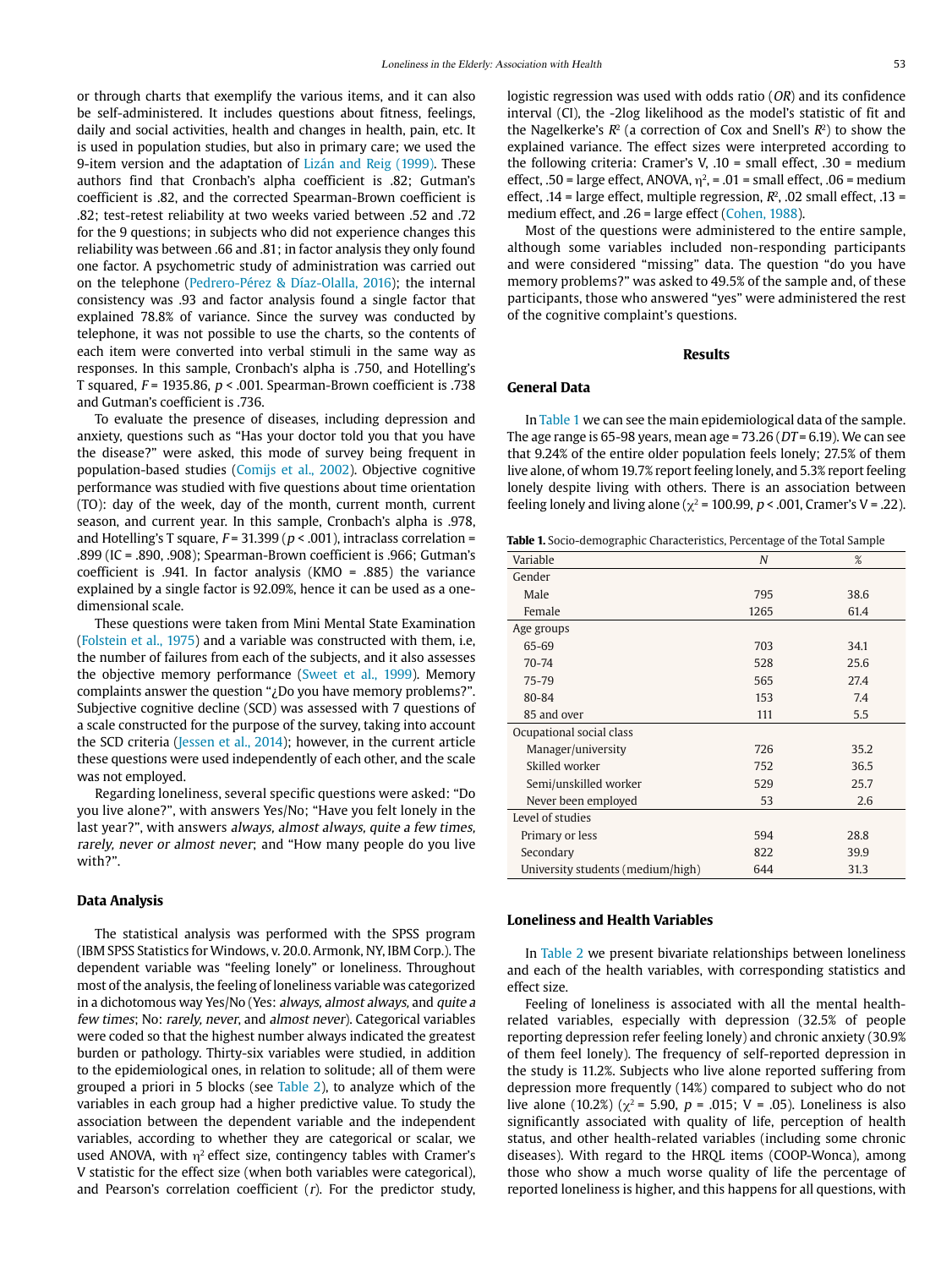#### **Table 2.** Association among Dependent (loneliness) and Independent Variables

|                                                                       | $N(\%)$                                                                                                    | Bivariable study      |                  |                |
|-----------------------------------------------------------------------|------------------------------------------------------------------------------------------------------------|-----------------------|------------------|----------------|
| Variables                                                             |                                                                                                            | Statistic             | $\boldsymbol{p}$ | Effect size    |
| Cognitive performance                                                 |                                                                                                            |                       |                  |                |
| Memory complaints                                                     | Yes: 200 (19.7%) No: 816 (80.3%)                                                                           | $\chi^2$ = 13.30      | < .001           | $V = .11$      |
| Temporal orientation                                                  |                                                                                                            | $F(1, 988) = 6.83$    | < .01            | $n^2$ = .007   |
| Memory problems affect your daily life                                | Yes: 30 (15%) No: 170 (85%)                                                                                | $\chi^2$ = 6.84       | .009             | $V = .19$      |
| Difficulties with attention or concentration                          | Yes: 63 (31.5%) No: 137 (68.5%)                                                                            | $\chi^2 = 0.65$       | .420             | $V = .06$      |
| Have you seen a doctor about this?                                    | Yes: 86 (43%) No: 114 (57%)                                                                                | $\chi^2$ = 1.05       | .305             | $V = .07$      |
| Do you feel that you have worse memory<br>than other people your age? | Yes: 23 (11.5%) No: 177 (88.5%)                                                                            | $\chi^2$ = 5.32       | .021             | $V = .16$      |
| Do these memory or attention problems<br>worry you?                   | Yes: 123 (61.5%) No: 77 (38.5%)                                                                            | $\chi^2$ = 1.71       | .191             | $V = .09$      |
| Mental health                                                         |                                                                                                            |                       |                  |                |
| General mental health (GHQ 0-12)                                      |                                                                                                            | $F(1, 2050) = 452.03$ | < 0.001          | $\eta^2 = .18$ |
| Depression                                                            | Yes: 231 (11.2%) No: 1825 (88.8%)                                                                          | $\chi^2$ = 167.38     | < 0.001          | $V = .29$      |
| Taking tranquilizers (last two weeks)                                 | Yes: 445 (21.6%) No: 1611 (78.4%)                                                                          | $\chi^2$ = 62.86      | < 0.001          | $V = .18$      |
| Chronic anxiety                                                       | Yes: 152 (7.4%) No: 1904 (92.6%)                                                                           | $\chi^2 = 91.98$      | < 0.001          | $V = .21$      |
| Taking antidepressants (last two weeks)                               | Yes: 154 (7.5%) No: 1902 (92.5%)                                                                           | $\gamma^2$ = 55.57    | < 0.001          | $V = .16$      |
| Quality of sleep                                                      | Good: 958 (94.4%) Bad: 57 (5.6%)                                                                           | $\chi^2 = 22.09$      | < 0.001          | $V = .15$      |
| Disease-related variables                                             |                                                                                                            |                       |                  |                |
| Perception of health status                                           | Very good: 232 (11.3%) Good: 1004 (48.8%)<br>Intermediate: 644 (31.3%) Bad: 120 (5.8%) Very bad: 56 (2.7%) | $\chi^2$ = 105.65     | < 0.001          | $V = .23$      |
| Quality of life health related (COOP-Wonca)                           |                                                                                                            | $R(1, 2055) = 285.20$ | < 0.001          | $\eta^2 = .12$ |
| Multimorbidity (0-11)                                                 | Three or more diseases: 782 (38%)<br>Two or one: 1006 (48.9%) None: 268 (13%)                              | $\chi^2$ = 29.81      | < 0.001          | $V = .12$      |
| Chronic diseases                                                      | Yes: 1165 (56.7%) No: 891 (43.3%)                                                                          | $\chi^2$ = 15.16      | < 0.001          | $V = .09$      |
| Hospital admission in the last year                                   | Yes: 300 (14.6%) No: 1756 (85.4%)                                                                          | $\chi^2$ = 17.29      | < 0.001          | $V = .09$      |
| Pain variables                                                        |                                                                                                            |                       |                  |                |
| Pain (non-localized)                                                  | Yes: 906 (44.1%) No: 1150 (55.9%)                                                                          | $\chi^2$ = 66.78      | < 0.001          | $V = .18$      |
| Arthritis/arthrosis                                                   | Yes: 873 (42.5%) No: 1183 (57.5%)                                                                          | $\chi^2$ = 48.76      | < 0.001          | $V = .15$      |
| Taking opioids (last two weeks)                                       | Yes: 233 (11.3%) No: 1823 (88.7%)                                                                          | $\chi^2$ = 26.60      | < 0.001          | $V = .11$      |
| Chronic cervical pain                                                 | Yes: 493 (24%) No: 1563 (76%)                                                                              | $\chi^2$ = 29.48      | < 0.001          | $V = .12$      |
| Chronic lumbar pain                                                   | Yes: 589 (28.6%) No: 1467 (71.4%)                                                                          | $\chi^2$ = 31.97      | < 0.001          | $V = .13$      |
| Headaches or migraines                                                | Yes: 142 (6.9%) No: 1914 (93.1%)                                                                           | $\chi^2$ = 7.11       | .008             | $V = .06$      |
| Pain index (range $0-6$ , $0 =$ no pain)                              |                                                                                                            | $F(1, 2055) = 88.19$  | < 0.001          | $\eta^2 = .04$ |
| Specific diseases                                                     |                                                                                                            |                       |                  |                |
| Difficulties in seeing                                                | Yes: 278 (13.5%) No: 1778 (86.5%)                                                                          | $\chi^2$ = 45.56      | < 0.001          | $V = .15$      |
| Difficulties in hearing                                               | Yes: 221 (10.7%) No: 1835 (89.3%)                                                                          | $\chi^2$ = 18.68      | < 0.001          | $V = .10$      |
| Heart disease (angina, heart attack)                                  | Yes: 208 (10.1%) No: 1848 (89.9%)                                                                          | $\chi^2$ = 12.11      | < 0.001          | $V = .08$      |
| Chronic allergy                                                       | Yes: 129 (6.3%) No: 1927 (93.7%)                                                                           | $\chi^2$ = 8.13       | .004             | $V = .06$      |
| <b>Diabetes</b>                                                       | Yes: 308 (15%) No: 1748 (85%)                                                                              | $\chi^2$ = 14.003     | < 0.001          | $V = .08$      |
| Thyroid disease (hypothyroidism)                                      | Yes: 262 (12.7%) No: 1794 (87.3%)                                                                          | $\chi^2$ = 11.41      | 0.001            | $V = .07$      |
| High cholesterol                                                      | Yes: 722 (35.1%) No: 1334 (64.9%)                                                                          | $\chi^2$ = 3.24       | .072             | $V = .04$      |
| Hypertension                                                          | Yes: 902 (43.9%) No: 1154 (56.1%)                                                                          | $\chi^2 = 9.08$       | .003             | $V = .07$      |
| Asthma                                                                | Yes: 129 (6.3%) No: 1927 (93.7%)                                                                           | $\chi^2 = 8.13$       | .004             | $V = .06$      |
| Lung disease                                                          | Yes: 119 (5.8%) No: 1937 (94.2%)                                                                           | $\chi^2$ = 2.66       | .103             | $V = .04$      |
| Gastroduodenal ulcer                                                  | Yes: 94 (4.6%) No: 1962 (95.4%)                                                                            | $\chi^2$ = 0.71       | .399             | $V = .02$      |

Note. Cramer's V and  $\eta^2$  = effect size.

those who say that "their life has been much worse" (54% report loneliness) standing out against those who say, in the same item, that "they have done very well" (2.8% report loneliness), as well as those with limitations in their social activities (52% report loneliness) against those who show no limitations (6.8% report loneliness).

Among those who perceive their health as very bad, 30.4% feel lonely, compared to 3.4% of those who perceive it as very good. With regard to multi-morbidity, the percentage of loneliness of those persons who do not suffer from any disease is well below the average (4.5%); among those who suffer from more than two diseases, the percentage of people reporting loneliness is 13.6%. The alteration that is associated with the highest percentage of loneliness is impaired vision and a hearing difficulty that prevents them from carrying out their usual tasks; among these, 20.1% feel loneliness, as opposed to only 7.5% of those who do not have such difficulties; of those with a hearing impairment, 17.2% feel loneliness, as opposed to 8.3% of those who hear well. We observe that all associations between loneliness and every type of pain are significant. Of those respondents who feel lonely, 22.6% take pain medication, compared to 10.2% of those who do not feel loneliness. The variable with the higher effect size is non-localized pain (yes/no), 44.1% of the sample of older people feel this type of pain; 15.1% among those who feel this pain feel alone, while the percentage of loneliness of those who do not feel pain is 4.6%.

People who feel lonely have a worse cognitive performance: among those who do not have problems of time orientation, 7.1%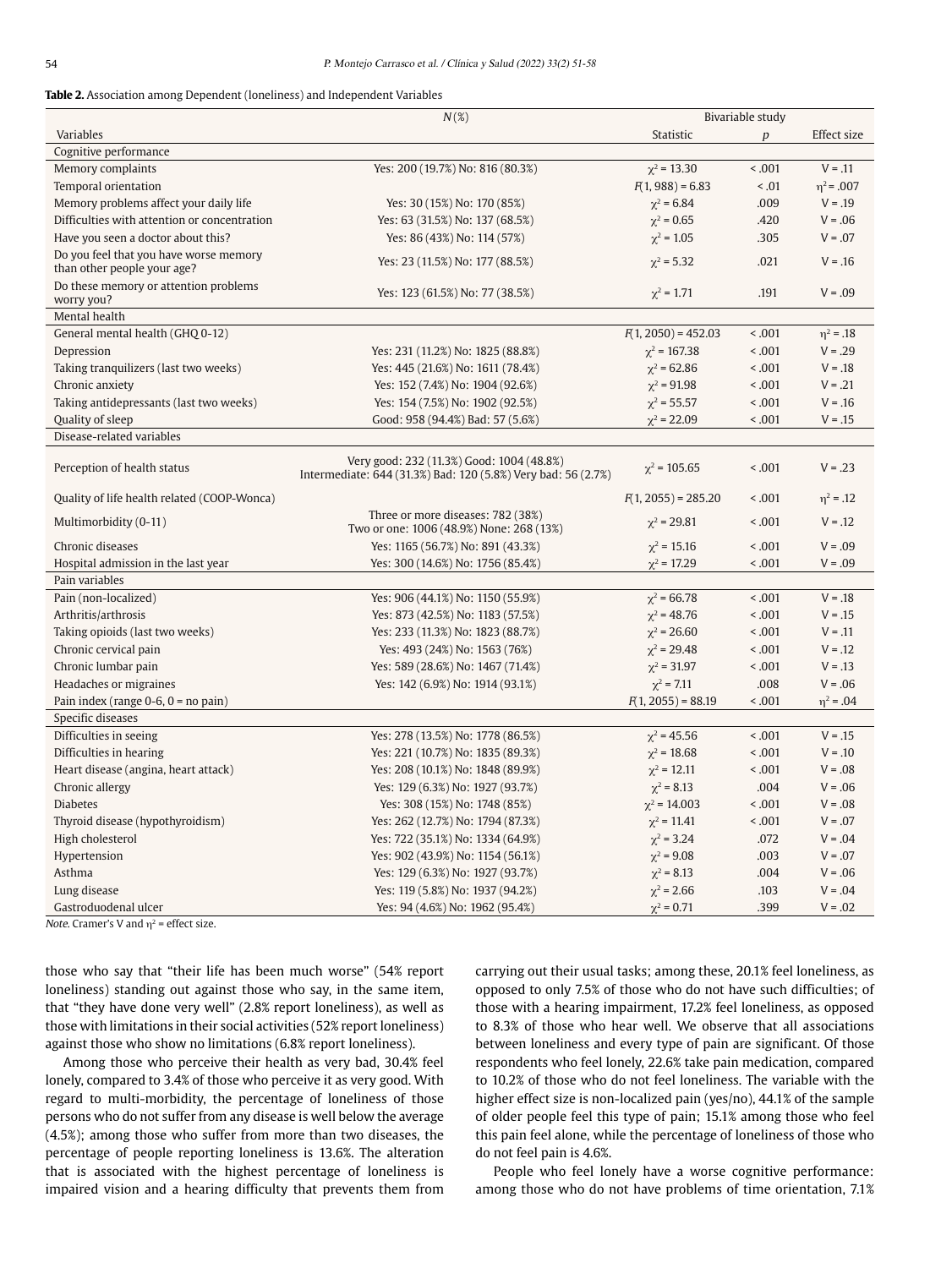feel loneliness, while it rises to 17.4% among those who have three or more cognitive-related failures. Among people who live alone, 19.7% refer to have memory problems and, of these, 14.5% feel lonely, while the percentage of loneliness of those respondents who do not report memory problems is 6.6%.

# **Predictors of Loneliness: Cognitive Performance and Mental and Physical Health**

In the multivariate study we analyzed loneliness in relation to the diverse blocks of variables that have been exposed in Table 2. We carried out a logistic regression (forward conditional method) within each group. The dependent variable was loneliness (Yes/No). The possible predictors were the variables in each block that had been significant in the bivariate study. In Table 3, we show the variables that are significant with their OR and confidence interval and the variables of the same block which are not significant.

In the cognitive performance block ( $\chi^2$  of the final model = 5.46, p  $=$ .02, Nagelkerke's  $R^2 = .05$ ) the only significant variable is "memory

problems affect daily life"; this variable had the largest effect size in the bivariate study. Regarding mental health block ( $\chi^2$  = 270.95, p  $\leq$  001,  $R^2$  = .27), the variable that first enters in the model is general mental health (GHQ-12) with an effect size of  $R^2$  = .24, followed by the variable depression which adds .02; it should be noted that the biserial correlation between both of them is  $r = .45$  ( $p < .001$ ). All mental health variables are significantly correlated between them: anxiety and taking tranquilizers,  $r = .27$ ; anxiety and taking antidepressants,  $r = .38$ ; depression and taking antidepressants,  $r = .38$  $= .58$ ; and anxiety and depression,  $r = .44$ ; depression and taking tranquilizers,  $r = .26$ ; for all correlations  $p < .001$ . In the block of disease and HRQOL ( $\chi^2$  = 162.97, p < .001, R<sup>2</sup> = .17) this variable has the largest effect size ( $R^2$  = .16). The association between quality of life and perception of health status is significant ( $F = 310.24$ ,  $p <$ .001,  $R^2$  = .38), as well as having some chronic disease ( $F = 179.95$ ,  $p < .001$ ,  $R^2 = .08$ ); the correlation with multiborbidity is significant as well ( $r = .43$ ,  $p < .001$ ). Among the pain variables ( $\chi^2 = 88.765$ , p  $\leq$  .001,  $R^2$  = .09), the one with the largest predictive effect size is general pain with an  $R^2 = .07$ ; the other two variables that enter in the regression equation, arthritis/osteoarthritis and taking

**Table 3.** Predictors of Loneliness. Logistic Regression

|                                                                                    | Multivariable study |             |         |
|------------------------------------------------------------------------------------|---------------------|-------------|---------|
| Variables                                                                          | <b>OR</b>           | <b>CI</b>   | p       |
| Cognitive performance                                                              |                     |             |         |
| Memory problems affect your daily life                                             | 3.11                | 1.251, 7.72 | .015    |
| Temporal orientation                                                               |                     |             | .462    |
| Do you feel that you have worse memory than other people your age?                 |                     |             | .168    |
| $R^2$ Nagelkerke = .049; -2log likelihood = 1158.532; $\chi^2$ = 5.455; p = .020   |                     |             |         |
| Mental health                                                                      |                     |             |         |
| General mental health (GHQ 0-12)                                                   | 1.43                | 1.34, 1.52  | < 0.001 |
| Depression                                                                         | 2.34                | 1.54, 3.53  | < .001  |
| Taking tranquilizers (last two weeks)                                              | 1.68                | 1.16, 2.41  | .006    |
| Chronic anxiety                                                                    |                     |             | .521    |
| Taking antidepressants (last two weeks)                                            |                     |             | .901    |
| Quality of sleep                                                                   |                     |             | .966    |
| $R^2$ Nagelkerke = .269; -2log likelihood = 990.158; $\chi^2$ = 270.950; p < .001  |                     |             |         |
| Disease-related                                                                    |                     |             |         |
| Perception of health status                                                        | 1.37                | 1.13, 1.67  | < .001  |
| Quality of life health related (COOP-Wonca)                                        | 3.03                | 2.32, 3.94  | .002    |
| Multimorbidity (0-11)                                                              |                     |             | .110    |
| Chronic diseases                                                                   |                     |             | .883    |
| Hospital admission in the last year                                                |                     |             | .451    |
| $R^2$ Nagelkerke = .166; -2log likelihood = 1103.874; $\chi^2$ = 162.968; p < .001 |                     |             |         |
| Pain variables                                                                     |                     |             |         |
| Pain                                                                               | 2.67                | 1.87, 3.83  | < .001  |
| Arthritis/arthrosis                                                                | 1.94                | 1.38, 2.72  | < .001  |
| Taking opioids (last two weeks)                                                    | 1.49                | 1.01, 2.21  | < .001  |
| Chronic cervical pain                                                              |                     |             | .207    |
| Chronic lumbar pain                                                                |                     |             | .299    |
| Headaches or migraines                                                             |                     |             | .444    |
| Pain index (range; 0=no pain)                                                      |                     |             |         |
| $R^2$ Nagelkerke = .092; -2log likelihood = 1178.076; $χ^2$ = 88.765; $p < .001$   |                     |             |         |
| Specific diseases                                                                  |                     |             |         |
| Difficulties in seeing                                                             | 2.62                | 1.84, 3.74  | < 0.001 |
| Difficulties in hearing                                                            | 1.81                | 1.21, 2.72  | .004    |
| Heart disease (angina, heart attack)                                               | 1.73                | 1.13, 2.63  | .011    |
| <b>Chronic Allergy</b>                                                             | 1.76                | 1.05, 2.95  | .032    |
| <b>Diabetes</b>                                                                    | 1.68                | 1.16, 2.44  | .006    |
| Thyroid disease (hypothyroidism)                                                   | 1.80                | 1.22, 2.67  | .003    |
| Hypertension                                                                       |                     |             | .331    |
| Asthma                                                                             |                     |             | .143    |
| $R^2$ Nagelkerke = .077; -2log likelihood = 1192.568; $\chi^2$ = 74.273; p < .001  |                     |             |         |

*Note. OR* = odds ratio; CI = confidence interval;  $R^2$  = effect size.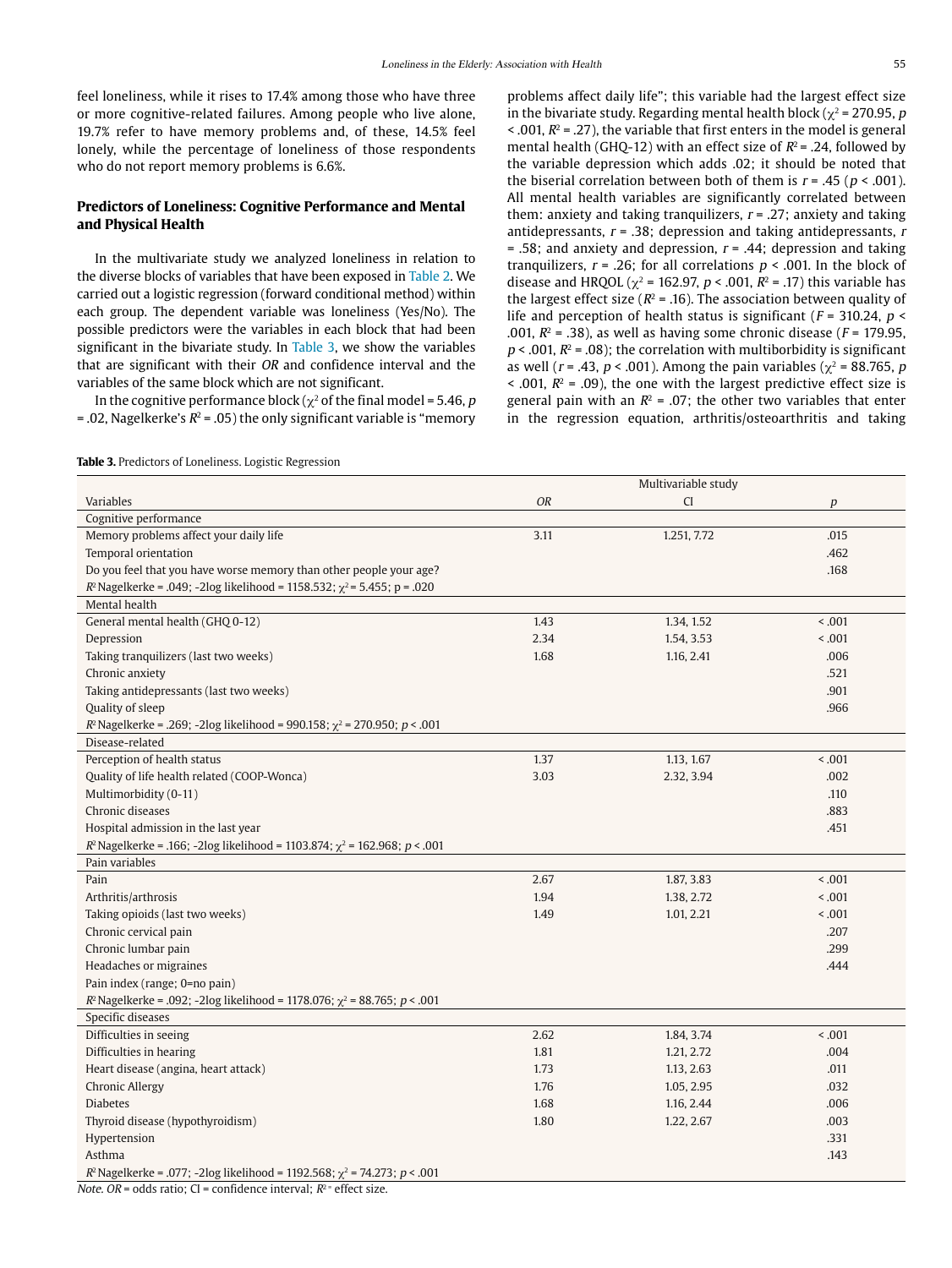strong pain medications add very little to the prediction. Among the specific diseases ( $\chi^2$  = 74.273, p < .001,  $R^2$  = .08), those with the greatest effect size are those directly involved in the relationship with others, alterations in seeing ( $R^2$  = .04) and in hearing, which adds an  $R^2$  = .01; among those who have significant difficulties in both directions, 28.3% feel loneliness.

# **Discussion**

We have presented a cross-sectional epidemiological study. We have analyzed factors related to health, both mental and physical, that could be associated with feeling lonely. A first global consideration is that loneliness is a phenomenon that involves many aspects of the life of the elderly and is associated with quality of life, general health, mental health, and physical health. We have tested our first hypothesis: variables related to mental health and quality of life are associated with the feeling of loneliness in the elderly; the second hypothesis is also supported by the fact that effect sizes of mental health and quality of life variables are higher than those of physical health variables.

First data to be highlighted is the percentage of elderly people who feel lonely, which is similar to other studies; Pinquart and Sorensen (2001) in their meta-analysis indicated that figures of loneliness ranged between 5 and 15%; in our country figures of most authors are within these limits with similar socio-epidemiological characteristics (Losada et al., 2012). These percentages have hardly changed over the last 50 years (Dahlberg et al., 2018).

# **Cognitive Performance and Loneliness**

We have analyzed memory complaints and cognitive performance in relation to loneliness. Loneliness, but not living alone, has been associated with lower cognitive performance and even higher prevalence of Alzheimer's disease (Lara et al., 2019) as well as subjective cognitive decline (Montejo et al., 2020). In the bivariate study we have observed that an objective variable associated with loneliness is memory failures (temporal disorientation) and other subjective variables, such as memory complaints, being worse at a cognitive level than other people of the same age, and alterations in daily life due to memory problems; the latter is the only significant one in the multivariate analysis. Therefore, according to our data, memory complaints are predictive of loneliness probably due to its impact on everyday life. In a follow-up study, Donovan et al. (2017) found, on the one hand, that loneliness accelerated cognitive decline regardless of demographics and, on the other hand, that those suffering from cognitive decline are more likely to be lonely. The cause-effect relationship between loneliness, cognitive function, and memory complaints is not clear; it is probably a two-way relationship. Loneliness has been associated with a poor response to stress situations and an increase in cortisol, phenomena linked to a decrease in performance in several cognitive functions (Cacioppo & Hawkley, 2009). At the biological basis, it is the reduction of the dendritic web, alteration in the formation of synapses and cell death, especially in frontal and hippocampal regions, areas related to memory and executive functions (Boss et al., 2015). Besides, loneliness is associated to poor environmental stimuli and, therefore, to less cognitive activity, which can lead in time to repercussions such as alterations in some cognitive areas and, consequently, to disorders in daily life. Finally, depression, which is closely associated with loneliness, could explain the association between loneliness and memory complaints (Conde-Sala et al., 2019). The association between depression and memory complaints in older adults is well documented in the literature (Balash et al., 2013).

# **Mental Health and Loneliness**

Mental health disorders are all associated with loneliness in the bivariate study. In the multivariate study, depression stands out. The frequency of reported depression in our study is within the limits of prevalence of this disease for the Spanish population (Alonso et al., 2004). Our results are in line with most of the authors who link mental health disorders, especially depression, with loneliness (Conde-Sala et al., 2019). Feeling alone was included at the time as one of the symptoms of depression. In an 18-years follow-up study carried out with seniors, de la Torre-Luque et al. (2019) found that loneliness was the strongest predictor of depression and persistence of depression. Cacioppo et al. (2010), also in a longitudinal study, found an association between depression and loneliness regardless of other sociodemographic factors such as living alone, sex, age, etc. For these authors, in most subjects, the various stressors (illness, death, difficulties of various kinds, etc.) would cause loneliness that would, in turn, act as a serious risk factor for depression. However, once depression has been established, loneliness can also be a consequence of it: anhedonia, decreased vitality, low self-esteem, and other depressive symptoms cause the person to withdraw from himself or herself and tend to become lonely. Both conditions share common causes, both psychological and organic. Mitigating loneliness in a depressed person has a twofold purpose: on the one hand, treating depression and, on the other hand, facilitating the opening of the depressed person to his/her closest environment, in this case while fighting loneliness depression is treated.

#### **Physical Health and Loneliness**

In the relationship of loneliness and illness variables we observe, according to our data, that it is mainly associated with those that indicate awareness of health (perception of health and HRQOL). Other authors have found similar results (Emerson et al.,, 2018). Various researchers have developed conceptual models through structural equations in which it is observed how physical health and loneliness are mutually determined; some other factors, such as age, personality/mental health, cognition, social support, and contacts specifically via telephone, are predictors of both loneliness and poor physical health (Smith & Victor, 2019). It is also associated with some diseases, especially with difficulties in seeing and hearing, which can lead to social isolation and feelings of loneliness, since they are difficulties involved in the relationship with others and in the integration into the environement (Victor, Scambler et al., 2005). In our results, it is also associated with reported diseases such as cardiovascular disease, hypertension, high cholesterol, heart disease, diabetes, thyroid disease, asthma, and chronic allergy, as well as with multimorbidity and chronic disease. There is an extensive literature that associates loneliness with these diseases and tries to explain how they originate (Christiansen et al., 2016; Hawkley & Cacioppo, 2010). The physiological mechanisms found that may be these associations are fundamentally an alteration of the hypothalamicpituitary-adrenal axis, with effects on the adrenergic sympathetic activity and increased vascular resistance, changes in immunity and inflammatory activity mediated by the action of glucocorticoids and increased activity of leukocytes and lymphocytes, increased activity of interleukin-6, C-reactive protein and fibrinogen, and increased tumor necrosis factor alpha (Yanguas et al., 2018).

In our results we found that loneliness is associated with all the variables that value pain and, in the multivariate study, pain in general, arthrosis-arthritis pain and taking strong pain medication stand out. People who feel lonely take twice as much strong pain medication as those who do not feel lonely. The association of pain, especially chronic pain, and loneliness can have several origins and is a two-way relationship. Loneliness is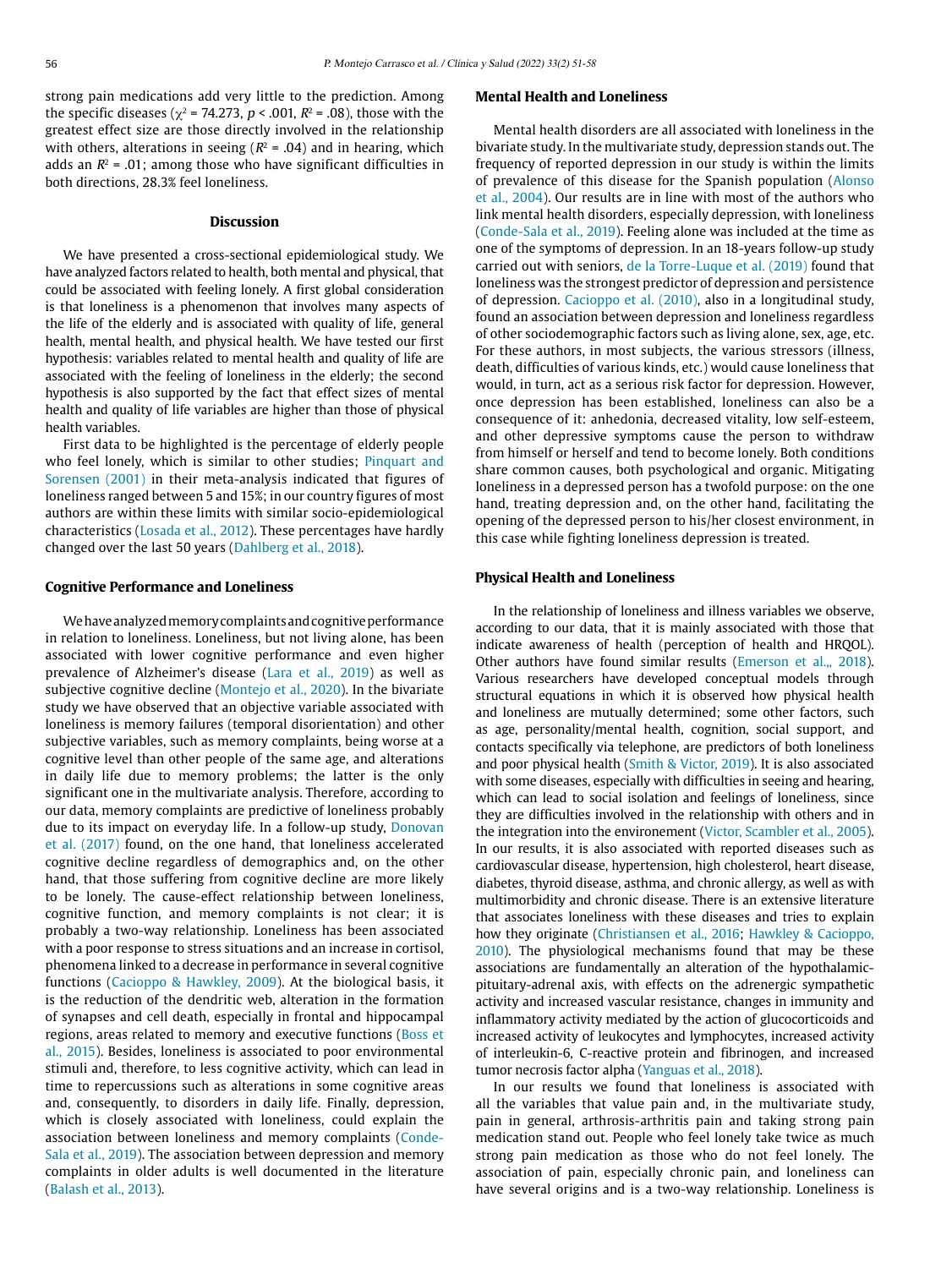a risk factor for chronic pain. Jacobs et al. (2006), in a follow-up study, found that solitude is a predictor of and increases back pain since this type of pain, in large part, would be associated with psychological and social factors. Other researchers (Jaremka et al., 2013) also found that loneliness increases pain, depression, and fatigue in cancer patients, an increase that would be through the reaction to stress and increased cortisol. Our results suggest, as a hypothesis, that people who feel lonely have a more accentuated sensitivity to pain, probably due, on a physiological level, to the alteration of the HPA axis and, on a psychological-behavioral level, to having fewer resources (affective, activities, entertainment, etc., and in general all those provided by relationships with others) to alleviate it. Other authors have studied the hypothesis in the opposite direction: in a longitudinal study, Emerson et al. (2018) found that chronic pain is a risk factor for loneliness, given that the person who feels pain tends to diminish participation and social interactions; these authors indicate that even those older people who, in principle, are not at risk of loneliness (since they live with others, are married, etc.) can suffer it due to pain; for these authors pain predicts loneliness, regardless of mental health factors, and other physical conditions. This last fact would indicate that treating pain adequately can prevent loneliness in the elderly. There are few studies on the physiological mechanism of the association between solitude and physical pain: Eisenberger and Lieberman (2004) carried out an interesting work using functional brain magnetic resonance imaging that relates "social pain" (produced by solitudeexclusion) with "physical pain" and evidencing the activation of the same underlying brain areas (anterior cingulate cortex), as if there were a common alarm system by which social pain increases physical pain and vice versa.

#### **Limitations**

The study has the limitations inherent to most studies whose data are obtained by telephone. First, most of the data are self-reported; in adittion, there are individuals who do not want to respond; there are some others who were not at home any of the times they called on them; in these cases the search for a replacement person is also randomized, but this has not been done in the research that concerns us. On the other hand, there are few data and few questions on important issues regarding the characteristics of loneliness, including those related to family and relationships or relevant events that may have been the origin of loneliness. However, it must be taken into account that the objectives/goals of the survey were to describe the factors of a social, economic, health, and lifestyle nature, such as physical exercise, consumption of food, or pets and certain phenomena (employment, noise, use of cell phones, etc.) that affect older adults. It has not been, as we have indicated above, a specific research on loneliness. As a strong point we note that it is a study whose participants have been extracted from the census at random taking into account age, sex, and place of residence, then the sample is representative of the city's population.

#### **Conclusions**

Our results indicate that loneliness is a frequent phenomenon in our society and that it needs to be addressed to improve the quality of life of the elderly. Findings of this population study could probably be applied to other cities with similar characteristics in terms of population, level of development, and other similar socio-demographic features. These results also indicate that the majority of the elderly (90%) do not feel alone. Studies such as this show the complexity and the multitude of both physical and psychological variables that are significantly related to loneliness.

Furthermore, these relationships are often bi-directional or with a causality that is still not well-defined. Solitude is, therefore, a target to be aimed at from multiple fronts if we want to mitigate it or decrease its frequency. An adequate approach to this complex phenomenon must consider this reality in order to maximize the probability of success or improvement. It is precisely this complexity which, in part, may explain the doubtful effectiveness of numerous interventions aimed at reducing loneliness, as well as the discrepancy (Masi et al., 2011) between the results of researches in this area.

# **Conflict of Interest**

The authors of this article declare no conflict of interest.

# **References**

- Alonso, J., Angermeyer, M. C., Bernert, S., Bruffaerts, R., Brugha, T. S., Bryson, H., De Girolamo, G., De Graaf, R., Demyttenaere, K., Gasquet, D., Haro, J. M., Katz, S. J., Kessler, R. C., Kovess, Y., Lépine, J. P., Ormel, J., Polidori, G., Russo, L. J., Vilagut, G. … Vollebergh W. A M. (2004). Prevalence of mental disorders in Europe: Results from the European study of the Epidemiology of Mental Disorders (ESEMeD) project. Acta Psychiatrica Scandinavica, 109(s420), 21-27. https://doi.org/10.1111/j.1600- 0047.2004.00327 x
- Ausín, B., Muñoz, M., & Castellanos, M. (2017). Loneliness, sociodemographic and mental health variables in Spanish adults over 65 years old. The Spanish Journal of Psychology, 20, e46. [https://doi.org/10.1017/](https://doi.org/10.1017/sjp.2017.48) [sjp.2017.48](https://doi.org/10.1017/sjp.2017.48)
- Balash, Y., Mordechovich, M., Shabtai, H., Giladi, N., Gurevich, T., & Korczyn, A. D. (2013). Subjective memory complaints in elders: Depression, anxiety, or cognitive decline? Acta Neurologica Scandinavica, 127(5), 344-350. https://doi.org/10.1111/ane.12038
- Bones Rocha, K., Pérez, K., Rodríguez-Sanz, M., Borrell, C., & Obiols, J. E. (2010). Prevalencia de problemas de salud mental y su asociación con variables socioeconómicas, de trabajo y salud: resultados de la Encuesta Nacional de Salud de España. Psicothema, 22(3), 389-395. https://www.redalyc.org/articulo.oa?id=72714400006
- Boss, L., Kang D. H., & Branson, S. (2015). Loneliness and cognitive function in the older adult: A systematic review. International Psychogeriatrics, 27(4), 541-553. <https://doi.org/10.1017/S1041610214002749>
- Bzdok, D., & Dunbar, R. I. M. (2020). The neurobiology of social distance. Trends in Cognitive Sciences, 24(9), 717-733. [https://doi.org/10.1016/j.](https://doi.org/10.1016/j.tics.2020.05.016) [tics.2020.05.016.](https://doi.org/10.1016/j.tics.2020.05.016)
- Cacioppo, J. T., & Hawkley, L. C. (2009). Perceived social isolation and cognition. Trends in Cognitive Sciences, 13(10), 447-454. [https://doi.](https://doi.org/10.1016/j.tics.2009.06.005) [org/10.1016/j.tics.2009.06.005](https://doi.org/10.1016/j.tics.2009.06.005)
- Cacioppo, J. T., Hawkley, L. C., & Thisted, R. A. (2010). Perceived social isolation makes me sad: 5-year cross-lagged analyses of loneliness and depressive symptomatology in the Chicago Health, Aging, and Social Relations Study. Psychology and Aging, 25(2), 453-463. [https://doi.](https://doi.org/10.1037/a0017216) [org/10.1037/a0017216](https://doi.org/10.1037/a0017216)
- Christiansen, J., Larsen, F. B., & Lasgaard, M. (2016). Do stress, health behavior, and sleep mediate the association between loneliness and adverse health conditions among older people? Social Science & Medicine, 152, 80-86. https://doi.org/10.1016/j.socscimed.2016.01.020
- Cohen, J. (1988). Statistical power analysis for the behavioral sciences ( $2<sup>nd</sup>$ ed.). Lawrence Erlbaum Associates.
- Comijs, H. C., Deeg, D. J., Dik, M. G., Twisk, J. W., & Jonker, C. (2002). Memory complaints: The association with psycho-affective and health problems and the role of personality characteristics. A 6-year followup study. Journal of Affective Disorders, 72(2), 157-165. [https://doi.](https://doi.org/10.1016/S0165-0327(01)00453-0) [org/10.1016/S0165-0327\(01\)00453-0](https://doi.org/10.1016/S0165-0327(01)00453-0)
- Conde-Sala, J. L., Garre-Olmo, J., Calvó-Perxas, L., Turró-Garriga, O., & Vilalta-Franch, J. (2019). Course of depressive symptoms and associated factors in people aged65+ in Europe: A two-year follow-up. Journal of Affective Disorders, 245, 440-450. [https://doi.org/10.1016/j.](https://doi.org/10.1016/j.jad.2018.10.358) [jad.2018.10.358](https://doi.org/10.1016/j.jad.2018.10.358)
- Dahlberg, L., Agahi, N., & Carin Lennartsson, C. (2018) Lonelier than ever? Loneliness of older people over two decades. Archives of Gerontology and Geriatrics, 75, 96-103. https://doi.org/10.1016/j.archger.2017.11.004
- de Jong Gierveld, J. (1987). Developing and testing a model of loneliness. Journal of Personality and Social Psychology, 53(1), 119-128. https:// doi.org/10.1037/0022-3514.53.1.119
- de Jong Gierveld, J., & Van Tilburg, T. (2006). A six-item scale for overall, emotional and social loneliness: Confirmatory tests on survey data. Research on Aging: A Bimonthly on Aging and the Life Course, 28(5), 582-598. https://doi.org/10.1177/0164027506289723
- de la Torre-Luque, A., de la Fuente, J., Sanchez-Niubo, A., Caballero, F. F., Prina, M., Muniz-Terrera, G., Haro, J. M., & Ayuso-Mateos, J. L. (2019).